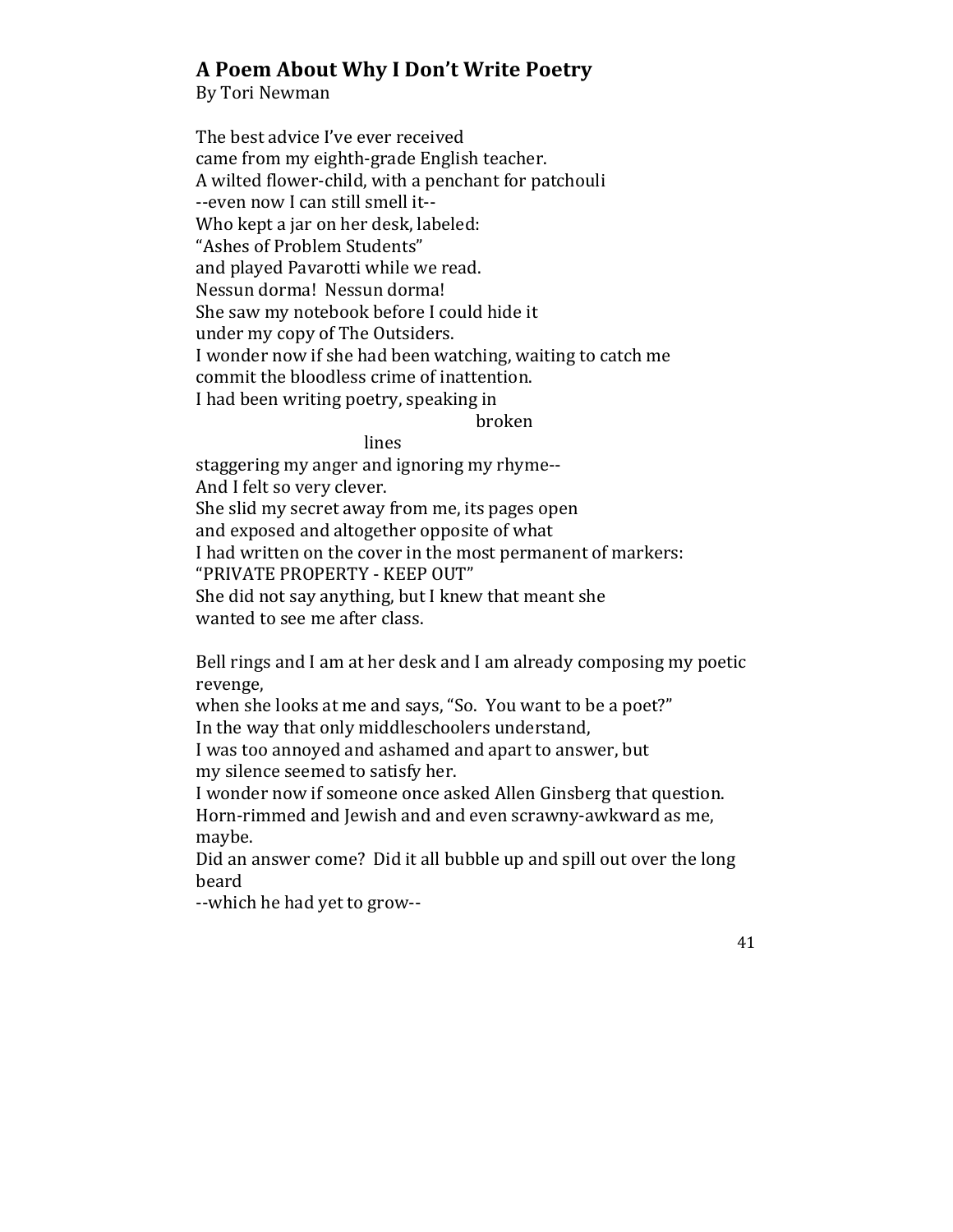but remembered from the days when he was called Walt Whitman? All of that disgust and delirious beauty that knew it was all unfair --all that we call poetry-lying dormant in a boy in Brooklyn, waiting to wake from a decades-long nap. Il nome mio nessun saprà!

"Let me give you some advice." She closed the notebook and gave it to my open palms, the pages heavy with something other than the ink blots that were my words. The empty room was filling with bodies warm from dodgeball or young love --it doesn't matter which-all to the tempo of Luciano's tremolo. I wonder now if they were listening then. "Live your damn life, and write your poetry when no one is watching." She wasn't angry, but I was terrified because I had never heard a teacher swear before. All'alba vincerò, vincerò, vincerò!

It has taken me a lifetime to learn what she had left pressing on my ears and burning in my hands.

42 The notebook was used as tinder that summer --I didn't mind-the thirteen-word eulogy was preemptive, but prepared. Blinking away the smoke of the funny funeral pyre, I thought I smelled patchouli. And last May, when I was in her room once more, this time paying my respects, I noticed the jar was still on her desk, and it was empty. I wonder now if I should've filled it with all that has since been pressed into my ears and burned into my hands. All of the words with meaning and power that tell me I'm worth something for knowing Vicissitude, Palimpsest, Cicatrix,